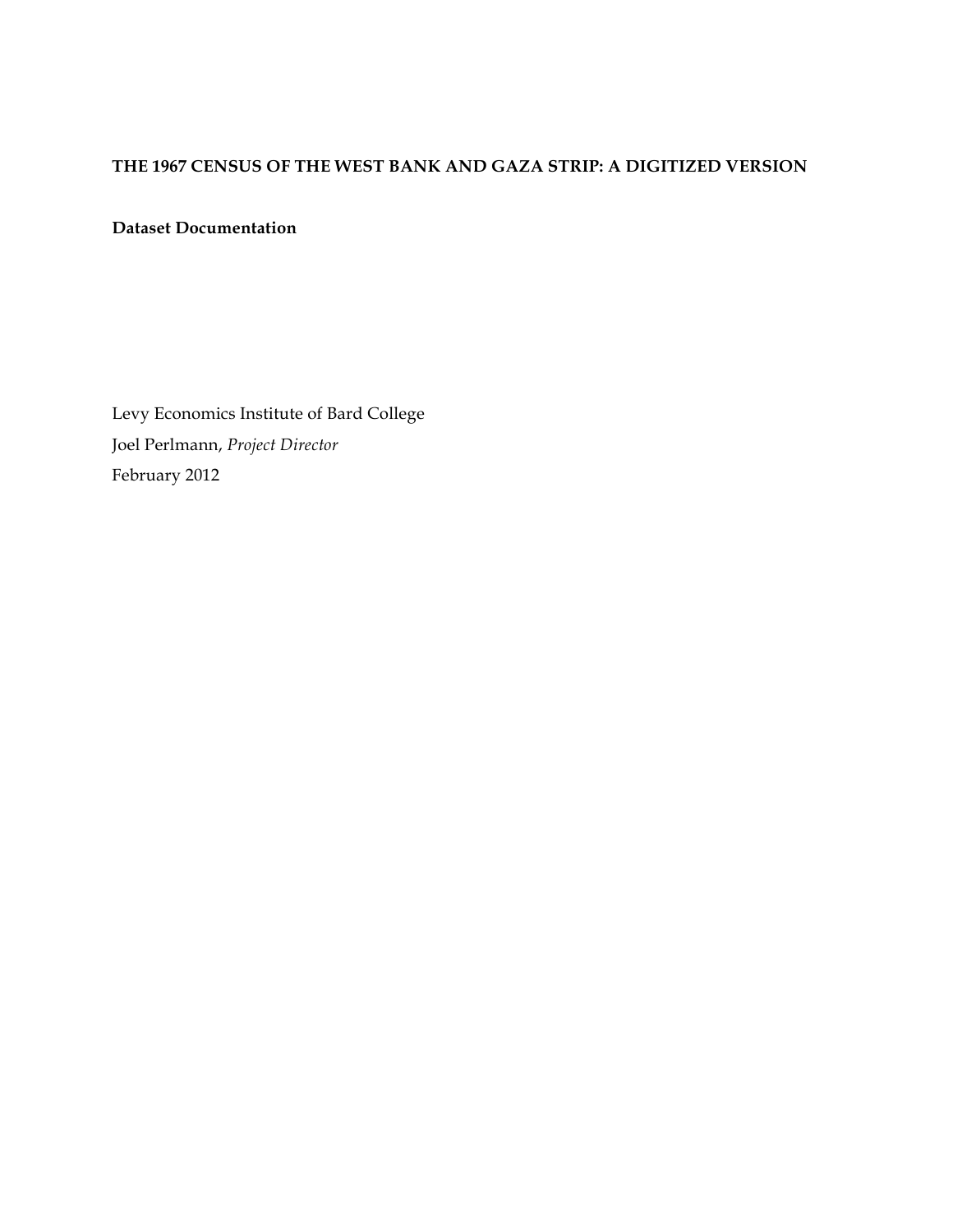## **Table of Contents**

| Introduction                                                   | 3  |
|----------------------------------------------------------------|----|
| Organization of the 1967 Census Enumeration and Reports        | 4  |
| <b>Creating the Digitized Dataset</b>                          | 5  |
| <b>Table Notes</b>                                             | 6  |
| The Geographic Area to Which the Table Refers                  | 8  |
| Other Census Datasets: Digitized Tables vs. Public-use Samples | 8  |
| Acknowledgments                                                | 10 |
| <b>Suggested Citation for Material Taken from This Site</b>    | 11 |
| Correspondence                                                 | 11 |
| <b>References Cited</b>                                        | 11 |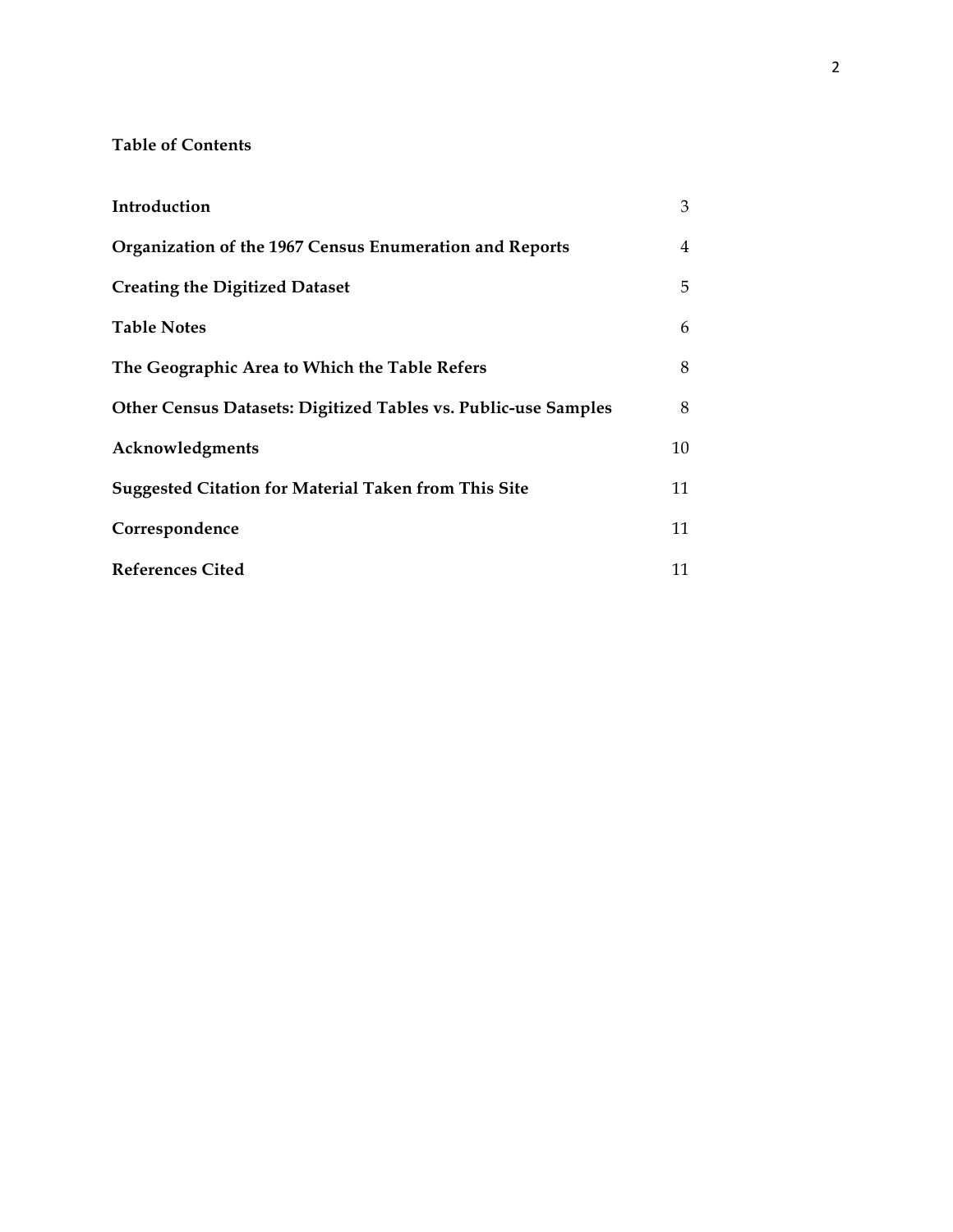### **Introduction**

In the summer of 1967, just after the Six-Day War brought the West Bank and Gaza Strip under Israeli control, the Israeli Central Bureau of Statistics (ICBS) supervised a census in these territories. The census included an impressive array of questions about individuals, households, and the quality of residences. Indeed, it included much the same range of questions that Israel had asked or would ask of its own population in the 1961 and 1972 censuses, respectively.

Questions deal with age, sex, religion, place of residence, educational attainment, occupation, industrial sector, income, household structure, health, female fertility, and housing conditions. Moreover, the enumeration also asked two crucial questions about refugee status: Had the individual lived prior to the 1948 War in the area that became the State of Israel? And, Was the individual living in or outside of a refugee camp at the time of the 1967 enumeration?

The ICBS prepared seven volumes of reports based on this enumeration. These constitute the first modern census reports on the Palestinian population (except for the reports based on the 1961 Israel population census, which is limited to Palestinian citizens of Israel at the time). Jordanian and Egyptian censuses during the preceding decade had canvassed the West Bank and Gaza Strip, respectively, but even the former had published only a few general tables. Yet these volumes have not been used extensively in the writing on the evolution of the occupied territories, particularly during the last quarter century. One reason for this situation is that they are not widely available. Also, even when in hand, the published volumes are not easy to use; they are subject to all the limitations of older volumes filled with numbers—indeed, all the limitations of older volumes published as quickly as possible in order to be of use at the time. They have not been made machine-readable until now.

The Levy Economics Institute therefore now offers the content of these published volumes in machine-readable form (in Excel and PDF format), free of charge, in the hope that the data can be exploited by researchers interested in a fuller understanding of the evolution of the social history of the Palestinian people in the territories. The material in the tables is of great value even on its own, but its value is radically enhanced when thought of in the context of the two later censuses of the Palestinians in the same area: the 1997 and 2007 censuses of the Palestinian Authority's Central Bureau of Statistics (PCBS). Tabular data from these censuses are available on the website of the PCBS, and public-use sample datasets (explained below) can also be obtained, either from on online archive of such documents (IPUMS International) or from the PCBS itself. Alone, the information from 1967 provides a snapshot of a population at a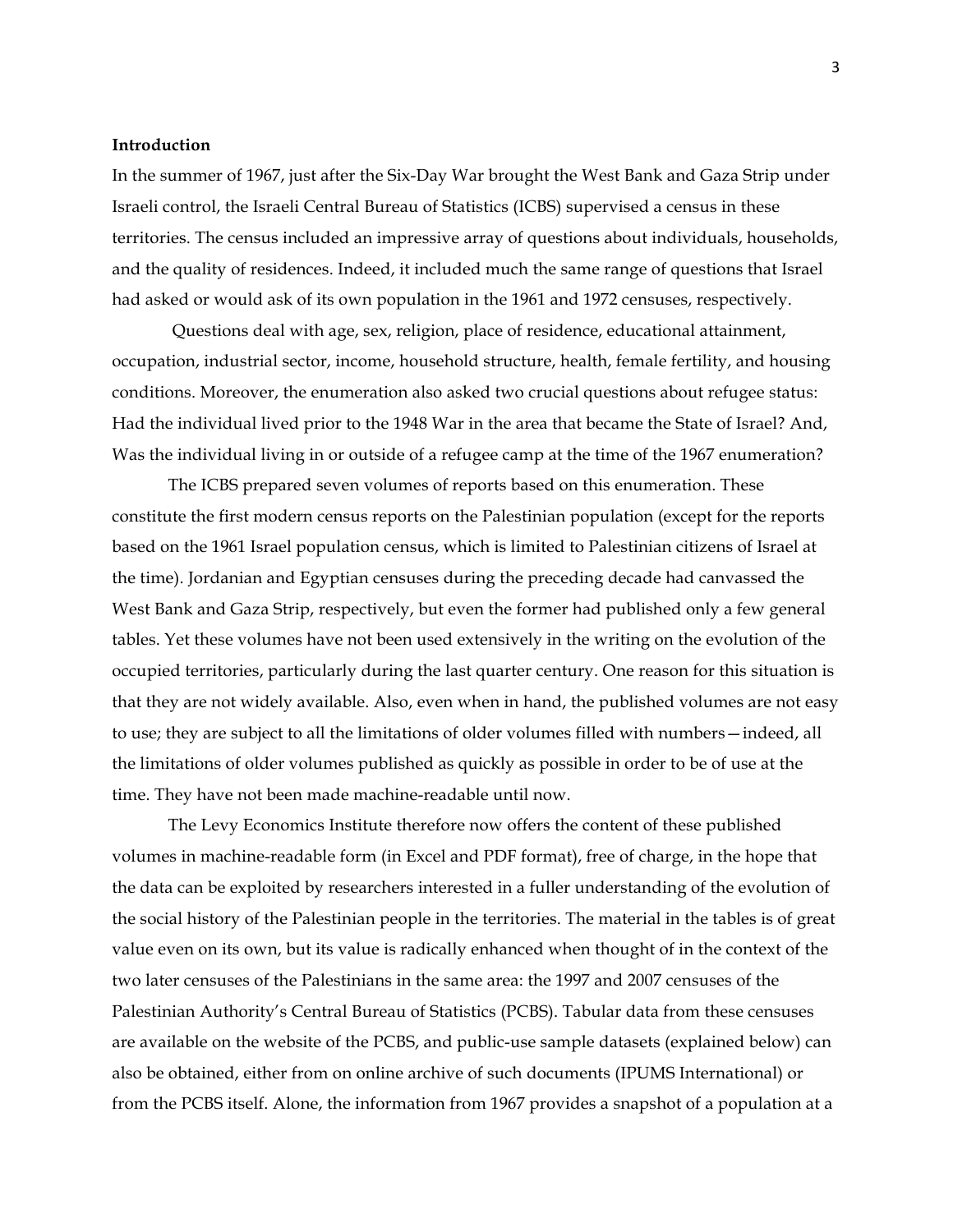particular moment in time—a critical historical moment, as things turned out, and 30 years prior to the next census benchmark for them. Together with the later material, the 1967 information provides a historical snapshot to which later ones can be compared.

In addition to the Excel tables, the online database includes a PDF version of the introduction to six of the seven volumes of reports. The introductions include the ICBS analysis of major findings, in addition to extensive descriptions of how the enumeration and data processing were carried out and discussions of possible errors, from sampling and other sources.

#### **Organization of the 1967 Census Enumeration and Reports**

The census was conducted in the West Bank, Gaza Strip, Golan Heights, and (a month later) East Jerusalem. However, we have omitted the few tables dealing with the Heights from the online collection, as they pertain to a relatively small and non-Palestinian population. The remaining tables in the six volumes of reports include 44 found in analytic introductory sections and another 221 that compose the main text of the volumes. Many of the text tables are complex, dealing with several population characteristics at once. And some are also very long, including detailed social data for each village, town, and city and subtotaled by regions.

Like the Israeli censuses of the time (and the American ones), the enumeration effort was divided into two parts: everyone was asked a brief series of questions (*the short-form questionnaire*) and a sample of the population were asked a much fuller series of questions (*the long-form questionnaire*). The difference is critical for understanding the military and administrative context for the work. While the ICBS directed the enumeration and the preparation of the reports, most of the work was carried out for the Israel Defense Force (IDF). The short form, completed for the entire population, included the name, sex, age, religion, and street address of every resident in every household or institution. The result amounted to a population register no doubt of use for the military. It is also the basis for the tabulations in volume 1 of the reports. The next four volumes were based on sample data from the long form. The final two volumes were officially carried out not for the IDF but for the Jerusalem Municipality; it covered the population of East Jerusalem (as defined after the War) from both short and long forms.

Israeli army personnel, under the supervision of the ICBS served as census takers; a curfew was declared for the day of the enumeration, and the population received ID cards after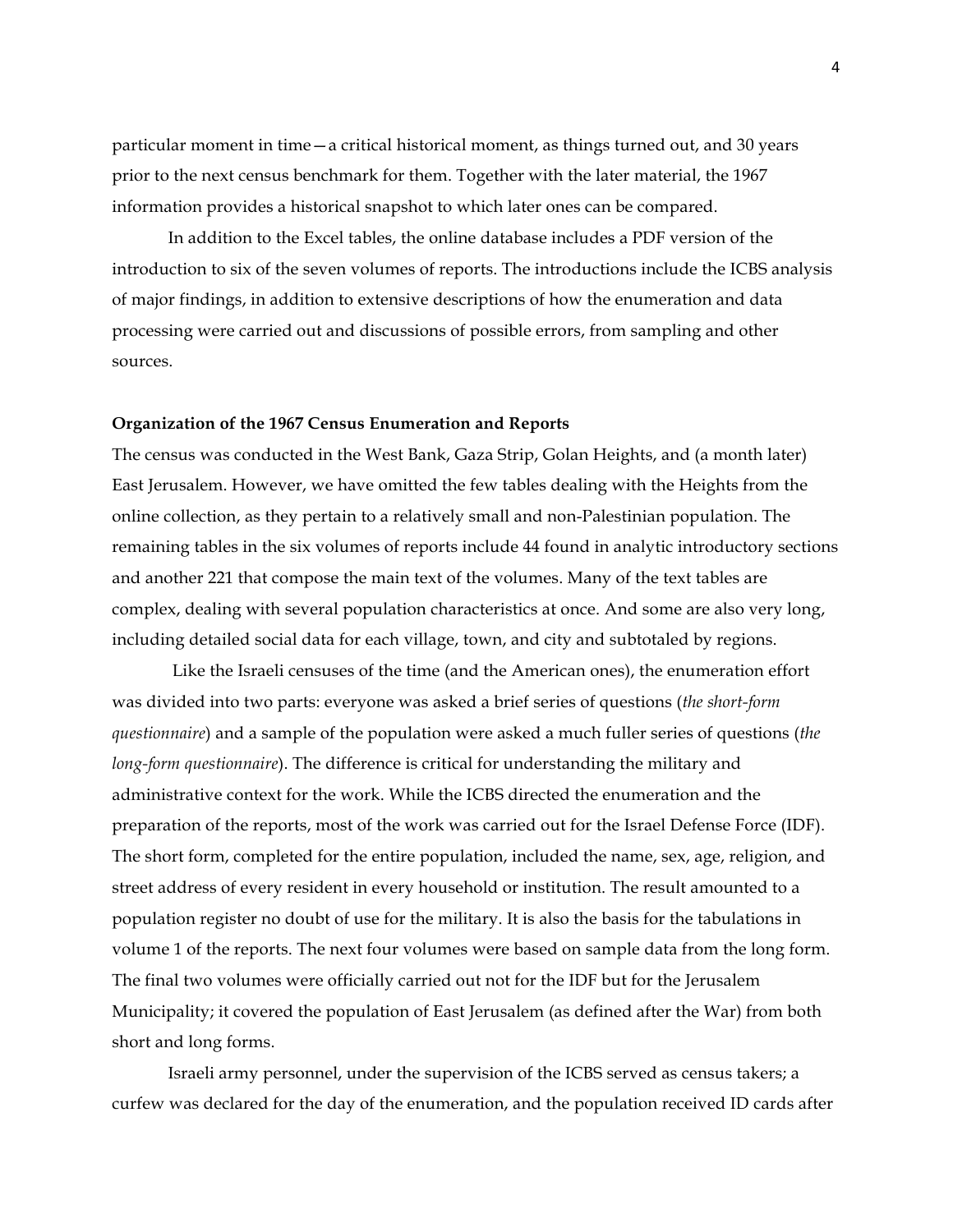being enumerated. A similar procedure had been followed in the first Israeli population census of 1948. The ICBS chose a more selected group of soldiers, with a better command of Arabic, to administer the more detailed long form to the sampled population; these soldiers received some 12 hours of training by the ICBS. "'Enumeration Districts with an average of 55 households" were created and "the sample was a sample of enumeration districts (cluster sample) drawn systematically from geographical strata" (ICBS 1967–70, Vol. 3, p. xv). In the West Bank (excluding East Jerusalem) and Gaza Strip the goal was to sample 20 percent of the population; in East Jerusalem, 50 percent. The Introductions to volume 1 and volumes 2 and 3, respectively, describe the 100 percent and sample enumerations in more detail for the West Bank and Gaza Strip. The Introduction to volume 6 provides the same information for East Jerusalem (the longform questionnaire was very slightly modified for that area). Copies of the census questionnaires, in English translation, may be found in the introductions. Apparently, for actual use in the enumeration, the short-form questionnaire was printed in Arabic and Hebrew; the long-form questionnaire only in Hebrew (or so the forms appear in the Hebrew versions of the introductions). The introduction to volume 1 also describes how the material was keypunched and then converted to computer tapes readable on an IBM 360/30 mainframe.

#### **Creating the Digitized Dataset**

Copies of the six volumes of ICBS reports were scanned to PDF files at the Harvard University Library. Then the process involved several additional stages.

1) I exploited a sophisticated optical character recognition (OCR) program, OmniPage Professional 17. The OCR program operated on each page of the scanned PDF images in order to create the first draft of the digitized Excel tables. In order to maximize the program's accuracy of recognition, only table cells were put through the OCR process; thus the program only had to recognize numerals. Row and column headings and table titles were manually entered later. The OCR program's capabilities were impressive; thus it focused on designated parts of a given page, treated the material therein as a table of numbers arranged in rows and columns, 'learned' from corrections, and converted the recognized material into Excel output. Nevertheless the challenges to the program were also impressive: the faded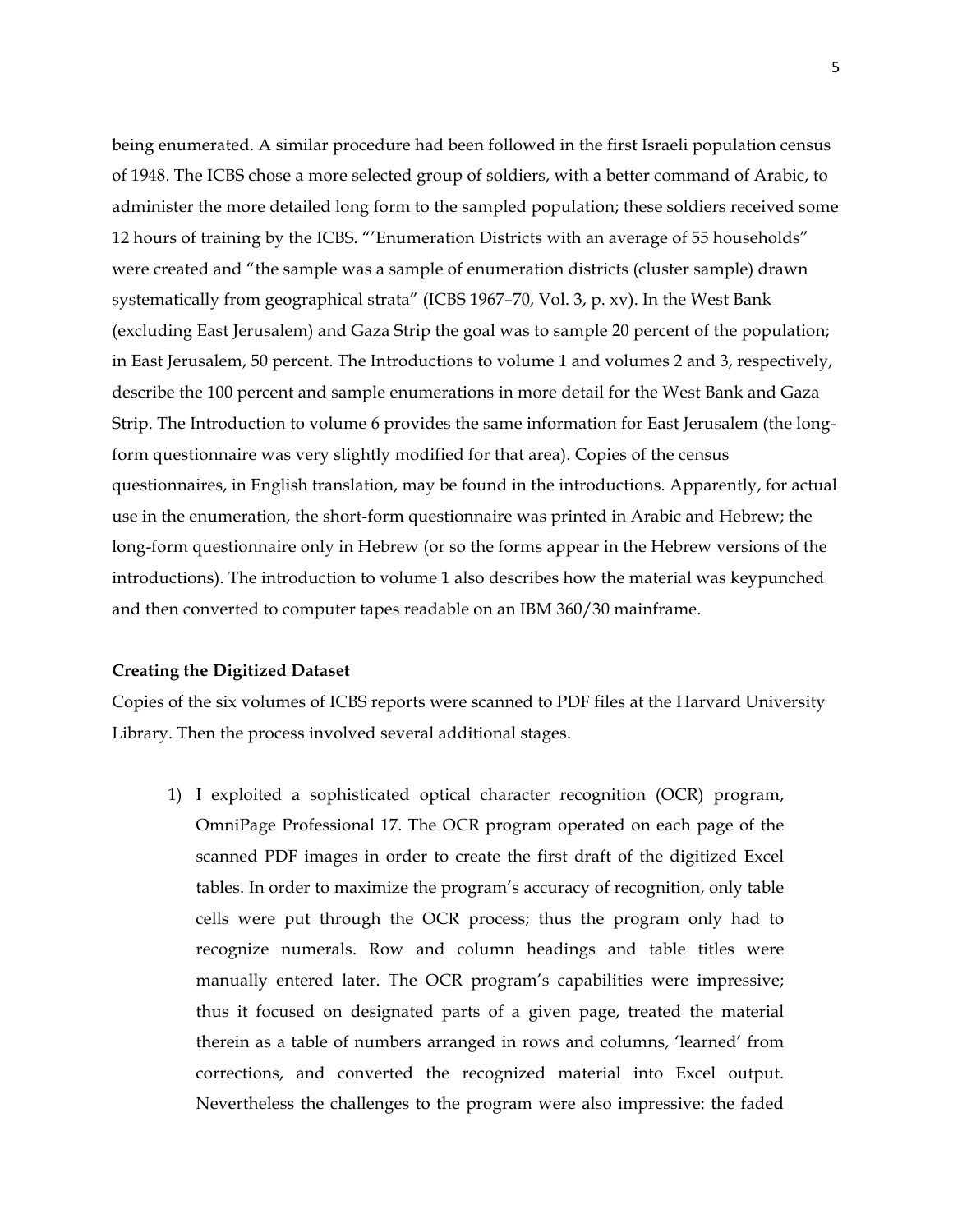numbers, the rows and columns that were not quite straight on the page (and hence could not be correctly interpreted as cell entries of a given row), etc.

- 2) After exploiting the OCR program as fully as I could, I turned the material over to two Bard undergraduate research assistants who compared the OCR results in the Excel draft tables against the PDF page images. The first task was to be sure that the structure of the table was correct: that all rows and columns were included. The second task was to add the row and column headings table title. Then the RAs faced the difficult task of checking the digitized cell entries against the cell entries in the PDF image. A high proportion of the tables involved row and/or column totals. In these cases the RAs could exploit the Excel 'sum' function in order to recalculate totals and compare those to the totals found in the PDF for the original printed table. When they differed the entries that made up the total were checked one by one.
- 3) Finally, the work of the two RAs was rechecked. First, two of the Levy Institute support staff compared the Excel tables to the PDF images in all six volumes. And finally, Bard student volunteers undertook an independent check of the RAs work in two of the volumes. By this last stage, the number of errors caught was very slight (and the errors were never systematic). Indeed, corrections to the original printed materials were of comparable frequency to those caught in the newly digitized version.

#### **Table Notes**

Markers referring to notes at the end of tables are found throughout the digitized tables. Each such marker is placed *in a separate narrow cell* to the right of the cell entry so marked. Had we left the marker in the same cell as the census result to which it refers, one of the major advantages of Excel would have been lost to the user: the ability to manipulate cells of the worksheet for calculations.

Markers for three *types of notes* appear in the digitized tables.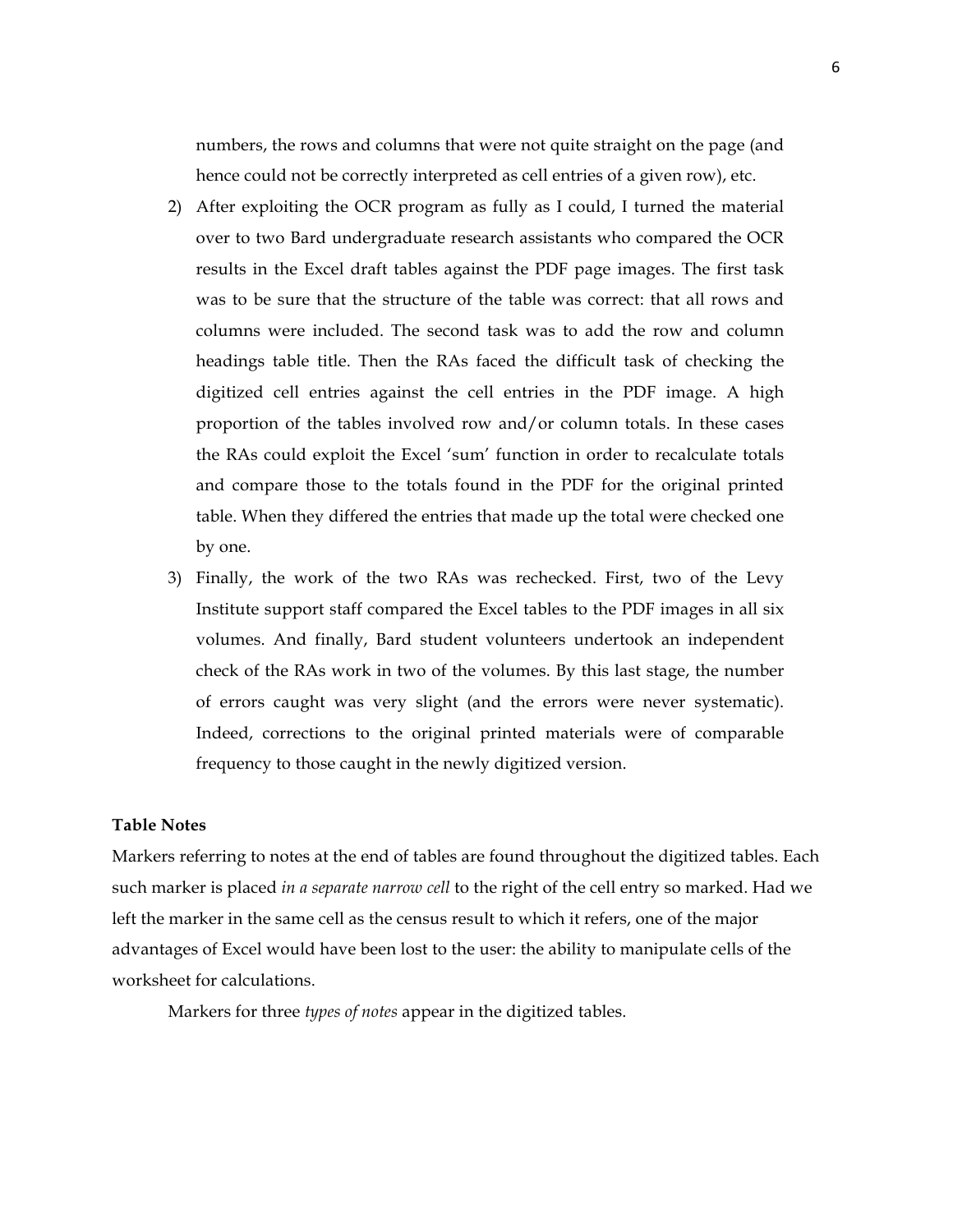- 1) All table notes found in the original publications were copied. These were typically indicated by roman lowercase letters (e.g., a–f) and those have been preserved.
- 2) Errors found in the original are indicated by an x followed by a numeral  $(x1, x2, x3, etc.).$
- 3) The ICBS introductions warned readers that "For lack of time, exact estimates of sampling errors have not yet been drawn up. Only very rough estimates were made to caution the reader in respect of estimates for which the sampling error might be considerable" (e.g., ICBS, 1967–70, Vol. 3, p. xxviii). In the published volumes, one or two sets of parentheses around the cell entry identify results subject to "high" and "very high" sampling error, respectively. In the digitized version, the note marker appears in a narrow adjacent cell, to the right of the cell entry. Cell entries subject to high and very high sampling error are marked by one and two asterisks, respectively.1

The introductions to volumes 2–6 note further that cells without any special designation had a relative standard error—i.e., [standard error for the cell entry] / [cell entry] – below 30 percent. The criterion for distinguishing between the dangers of "high" and "very high" sampling error are given in volumes 3 and 6 as a relative standard error of 50 percent. For volumes 2 and 4, the situation is more complicated: no such criterion is printed. Instead, the discussion concerns the sample size of the denominator.2 Users interested in pursuing these issues in detail should

<u> 1989 - Johann Stein, markin film yn y breninn y breninn y breninn y breninn y breninn y breninn y breninn y b</u>

<sup>1</sup> In the original, the explanation for the meaning of the warnings appears only in the introduction rather than in each table. For clarity's sake, in the digitized tables the asterisks are treated as note markers for which the note appears at the end of every relevant table. In the note, the words in quotes, "subject to high [or very high] sampling error," are copied from the ICBS introductions.

<sup>2</sup> In volume 5 the introduction simply refers to the introductions to volumes 2 and 3. But these two volumes differ as to the criterion for the difference between high and very high sampling error so that it is not clear which to follow for cell entries in volume 5. The reason for the difference in criterion between volumes 2 (and 4) and 3 (and 6) apparently has to do both with the complexity of the sampling design as it relates to the specific variables in relevant tables (including but not limited to whether the cell entry refers to households or persons). See especially the following pages of the introductions: volume 2, pp. xxviii–xxix; volume 3, p. xviii; volume 4, p. xxiv; volume 5, p. xiii; and volume 6, p. xxxiv. In each case, guidelines for confidence intervals immediately follow.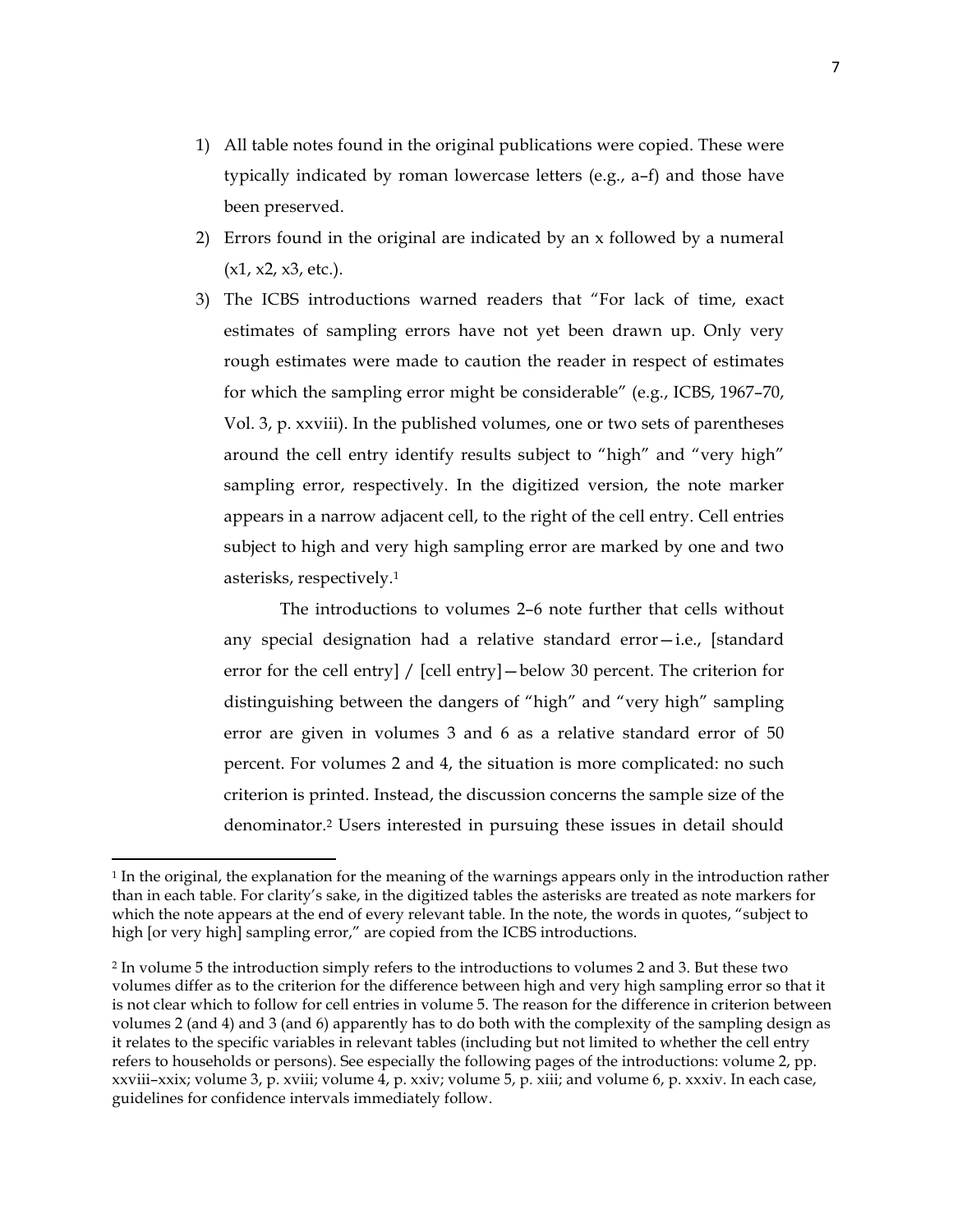also notice the guidelines for calculating confidence intervals found in each volume.

#### **The Geographic Area to Which the Table Refers**

Most text tables in volumes 1–5 cover either the population in the West Bank or the population in the Gaza Strip. In the published version of volumes 1–5, only general headings inserted into the table of contents guide the reader to the fact that (for example) in volume 1, tables 2–5 and 6–9, cover the West Bank and Gaza Strip, respectively (while table 1 covers all the occupied territories). The table of contents to the digitized version preserves this information. However, to minimize confusion and the need for cross checking, each table indicates if the table refers to the West Bank or Gaza Strip only (directly below the volume and table number).

Volume 1 of the printed volumes appeared in 1967; it referred throughout to the "West Bank." By contrast, the other volumes, which appeared between 1968 and 1970, referred to the area as "Judea and Samaria." The Levy Institute's digitized version uses only the former designation when inserting information on location. However, direct quotations (in the table titles or in row or column headings) were copied as found. Similarly, all six census volumes distinguish between The West Bank and the area defined by the municipality of East Jerusalem; the digitized version does likewise.3

#### **Other Census Datasets: Digitized Tables vs. Public-use Samples**

<u> 1989 - Johann Stein, markin film yn y breninn y breninn y breninn y breninn y breninn y breninn y breninn y b</u>

As already mentioned, there have been three machine-readable censuses for the West Bank and Gaza Strip from which detailed information is available: the 1967, 1997, and 2007 censuses—the first undertaken by the Israelis, the latter two by the Palestinian Authority. Tables from the latter two enumerations are available on the website of PCBS.4

Users should also appreciate the distinction between digitized *tables* and a digitized *individual-level dataset* made available to researchers. The former is a collection of tables like those published in a census report but now entered into a convenient format such as Microsoft

<sup>&</sup>lt;sup>3</sup> The Israeli government in the years 1967–70, when the census was conducted and the six report volumes published, had not formally annexed East Jerusalem. Nevertheless, it had defined municipal boundaries for that area, and created an administrative coordination between East and West Jerusalem.

<sup>4</sup> There have also been a number of other surveys of the population, most notably by the Norwegian research group FAFO. See in particular Heiberg and Øvensen (1993).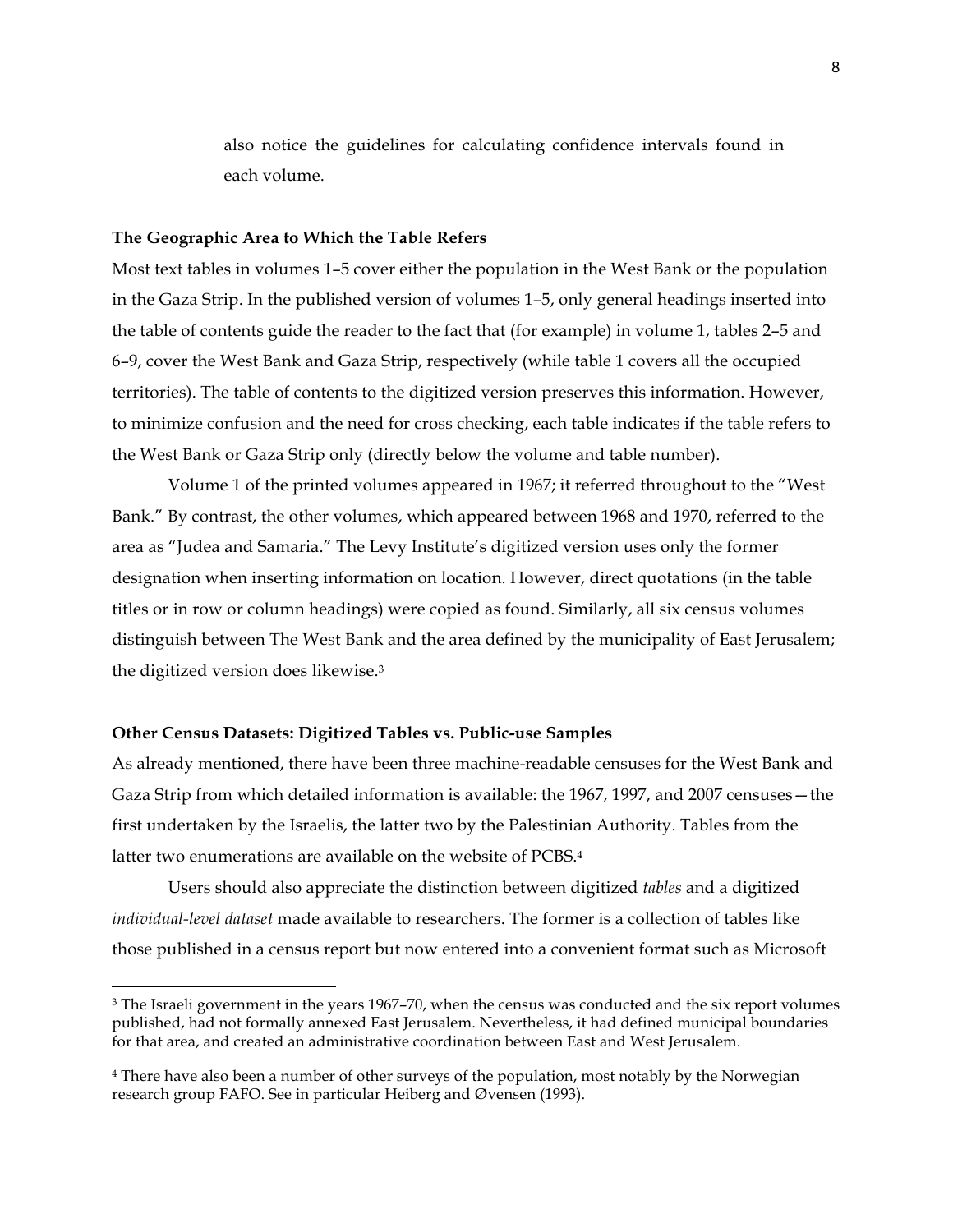Excel for easy manipulation by the user. The latter is *not* a report aggregating information; rather, it comprises the unaggregated responses that each individual in a representative sample of census respondents provided to each question. Since the samples are selected so as to include all members of households, information on household structure and well-being—even on the dwellings in which the households live—is also a staple of these datasets. Such datasets are commonly referred to as *census public-use samples.*

The size of these census public-use samples outstrips anything the social scientist is familiar with from other contexts; typically they include 1–5 percent of the people in large countries such as the United States and as much as 20 percent of the people in smaller countries, such as Israel or the Palestinian territories. For the intensive study of national populations whether at one moment in time or across decades—these public-use datasets have proven invaluable.

The great value of the public-use census samples is found in the fact that the information has not been aggregated in any way; by contrast in census publications it always has been aggregated. Relying on the public-use census samples, researchers are free to explore any question they like, so long as the census asked a relevant question. No longer are inquiries limited to the tables selected by census officials—who are constrained by budgets, by the need to cover a little of everything, and (often enough) by some political sensitivities. Likewise researchers using public-use datasets need not limit attention to a variable's broadest categories (so often found in published tables); instead they may study a variable at its narrowest, most refined, level (e.g., geographic place, educational attainment, occupational distribution, fertility, etc). And crucially, researchers may chose to control for many variables at once (while exploiting refined categories of those variables) in an effort to understand outcomes with multivariate statistical techniques. Thus, fertility decline in city vs. village may be compared while controlling for the age, education, and religion of the mother and the father separately as well as for the household economic level and region of the country.

Public-use samples for the 1997 and 2007 PCBS censuses are available from the PCBS typically for a fee; these include 20 percent of the enumerated population (PCBS 2008). A version including 10 percent of the population is available free online at the University of Minnesota Population Center's project, IPUMS International, which archives such data from scores of countries (MPC 2011). Public-use samples are available for Israeli population censuses as well; these include residents of the State (Jews and Arabs) and Jewish residents on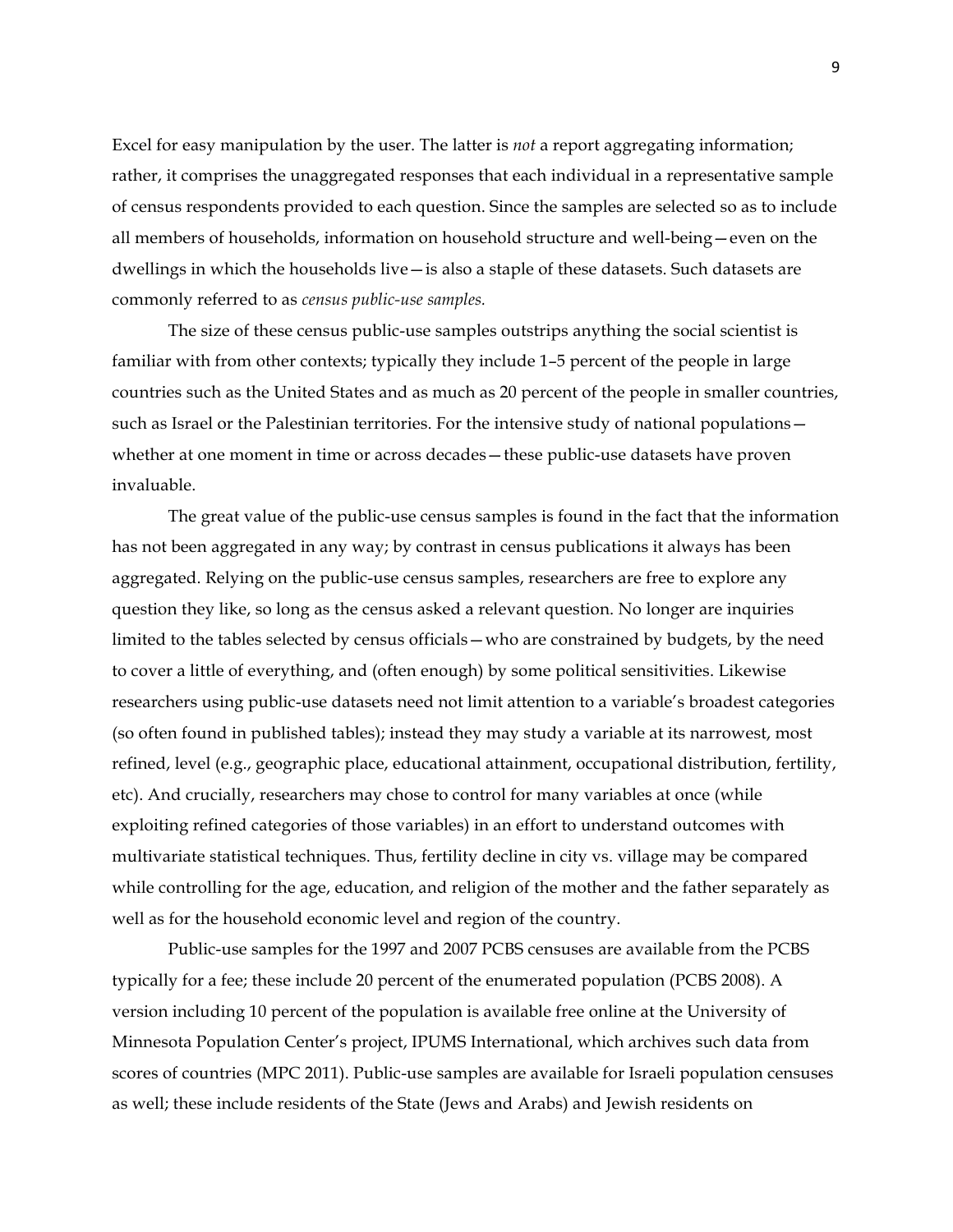settlements in the occupied territories (the public-use samples for the Israeli population censuses are also available from IPUMS International). However, the public-use sample for the census that is our subject here—the 1967 census of the West Bank, Gaza Strip, and East Jerusalem—is not as easily accessible. The ICBS recently recovered the computer tape, first produced for internal use in the 1960s, and prepared a version for computers of our own day. However, in most if not all countries, not all datasets are released to researchers without restrictions. The ICBS limits applicants to some datasets to researchers working in Israel who also have an affiliation with an institution of higher education there (ICBS 2011). Access to the public-use sample from the 1967 census is so limited. <sup>5</sup>

Users should therefore be aware that the actual dataset from which tables were first constructed has not been lost; it is to be hoped that in the future it will be made available to all. In the meantime, the value of the digitized tables on the Levy Institute website will be all the greater because it allows researchers to learn a great deal and sharpen the questions they would address to the public-use sample. Likewise, even those who can work with the public-use sample today are likely to find that first exploring the potential of the digitized tables will save them time and improve their own use of the public-use sample.

## **Acknowledgments**

<u> 1989 - Johann Stein, markin film yn y breninn y breninn y breninn y breninn y breninn y breninn y breninn y b</u>

Bard student volunteers contributed more than 130 hours of work, part at an early stage, experimenting with methods of data entry, and part at the end in checking results; thanks to all and especially to Mujahed Sarsur who organized the volunteers. Wendy Thomas at the University of Minnesota Population Center kindly shared her knowledge of OCR programs and ran preliminary tests that allowed us to determine a viable strategy for the workflow. A subsidy from the Bard College President Leon Botstein enabled the hiring of the two careful research assistants (Liudmila Malyshava and Maya Perlmann). The Levy Institute contributed my own time and that of staff members Kathleen Mullaly and Jeannie Lam, who proofread tables; Barbara Ross, who copyedited everything else; Marie-Celeste Edwards, who brought the material onto the website; and Susan Howard, the Institute's administrator, who facilitated

<sup>5</sup> Personal correspondence with the ICBS. I am grateful to both Shlomo Yitzhaki, who heads the ICBS, and Ari Paltiel for their patient replies to many queries. And I am gratified that my own formal and informal inquiries throughout the relevant Israeli bureaucracy and archives helped lead to the rediscovery of the relevant computer tape.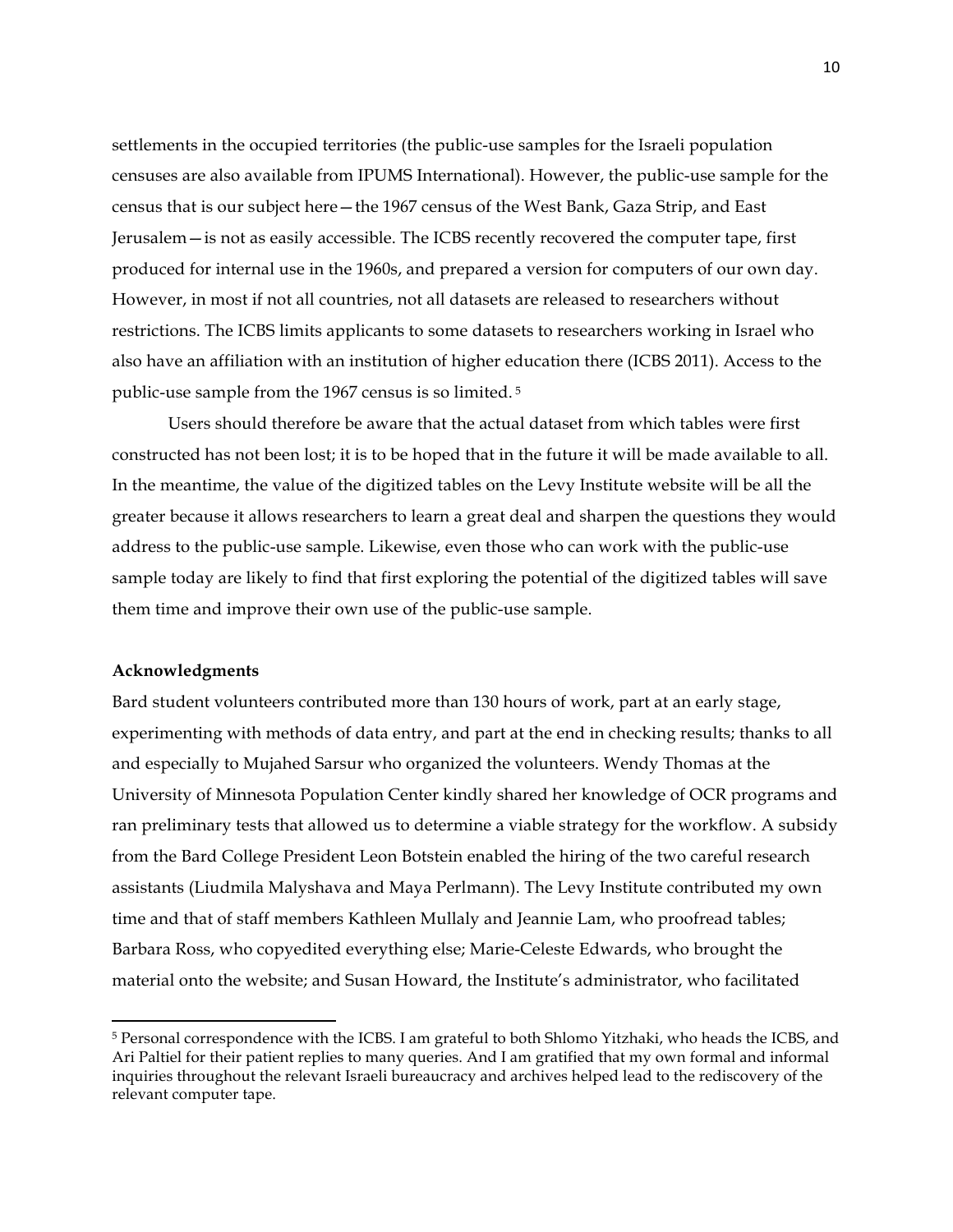every stage. Finally, I am grateful to Levy Institute President Dimitri B. Papadimitriou, who recognized the value of the effort and supported it throughout.

#### **Suggested Citation for Material Taken from This Site**

For *tabular data*, the citation should include the volume and table number. For *the PDFs of the introductions* to the original reports, the citation should include the volume number and page(s) cited. For the *Dataset Documentation* the citation should include "Dataset Documentation." In all three cases, the rest of the citation should be:

Joel Perlmann. *The 1967 Census of the West Bank and Gaza Strip: A Digitized Version.* Annandale-on-Hudson, N.Y.: Levy Economics Institute of Bard College. November 2011 – February 2012. [Digitized from: Israel Central Bureau of Statistics, *Census of Population and Housing, 1967 Conducted in the Areas Administered by the IDF, V*ols. 1–5 (1967–70), and *Census of Population and Housing: East Jerusalem, Parts 1 and 2* (1968–70). http://www.levyinstitute.org/palestiniancensus/.]

#### **Correspondence**

Any correspondence should be addressed to perlmann@levy.org. Reports of any errors found in the work would be especially useful, so that corrections can be made.

## **References Cited**

- Heiberg, M., and G. Øvensen, eds. 1993. *Palestinian Society in Gaza, the West Bank and Arab Jerusalem: A Survey of Living Conditions.* Oslo: FAFO.
- Israel Central Bureau of Statistics (ICBS). "Microdata for Research." Accessed April 5, 2011, http://www.cbs.gov.il/mucpuf/muc\_puf\_e.htm.
- ———. 1967–70. *Census of Population and Housing, 1967 Conducted in the Areas Administered by the IDF, V*ols. 1–5 (1967–70) *[vol. 1, West Bank of the Jordan, Gaza Strip and Northern Sinai, Golan Heights: data from the full enumeration; vol. 2, Housing conditions, household equipment, welfare assistance, and farming in the administered areas; vol. 3, Demographic characteristics of the population in the administered areas: data from the sample enumeration;*